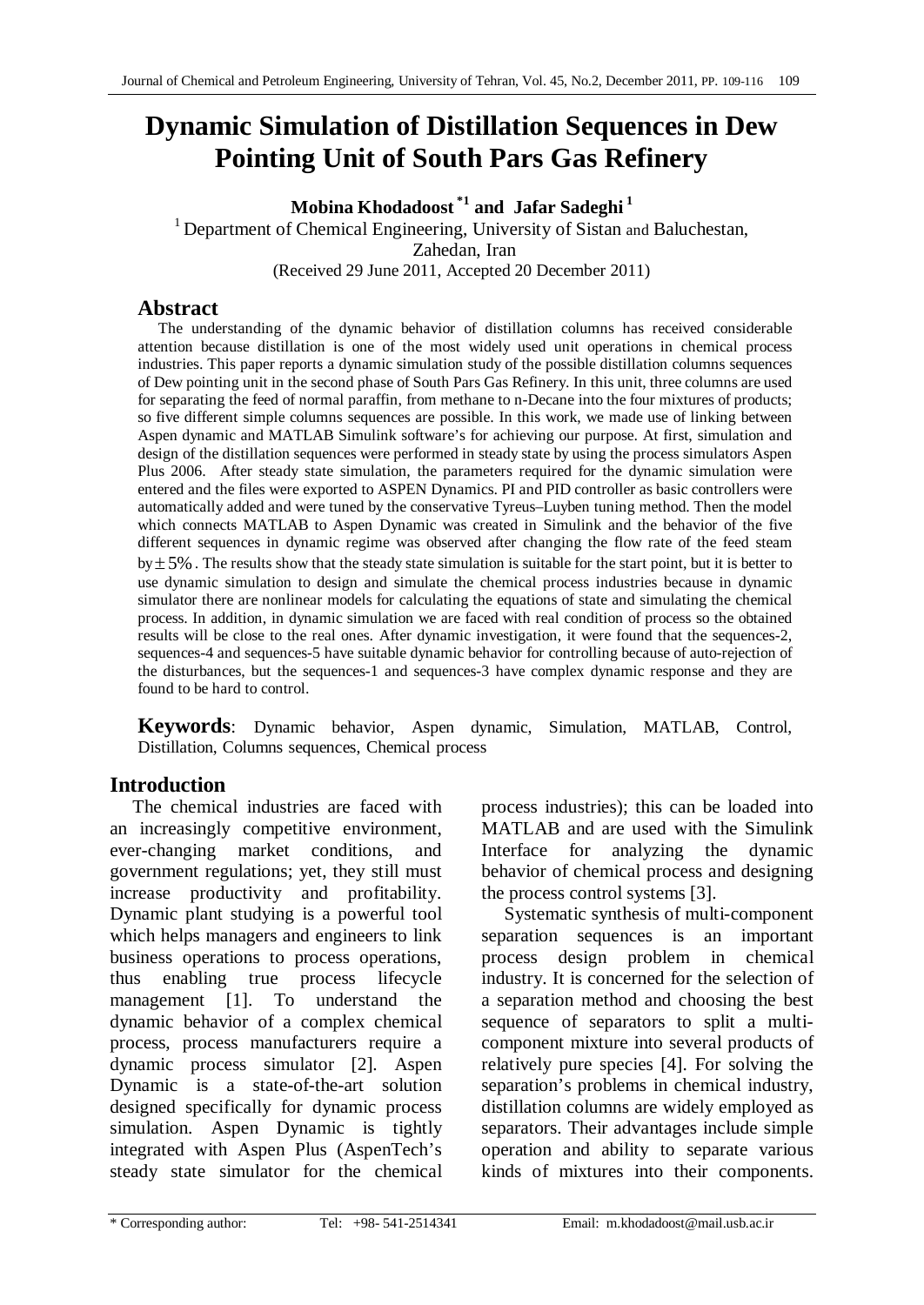Distillation sequences can be specified by using different methods: heuristic, evolutionary or algorithmic [5].

The number of possible sequences for the separation of an N-component system using simple sharp distillation columns is given by King's formula [6]:

$$
N_n = \frac{(2(N-1))!}{N!(N-1)!}
$$
 (1)

Where  $N_n$  is the number of possible sequences.

The determination of feasible sequences of multiple distillation columns has been the subject of academic and industrial investigation for many years. The Large researches have been published determining the best sequence of distillation columns [7- 9]. Most of these works investigated the sequences in steady state and there were a few researches on dynamic behavior of distillation columns sequence. In addition, dynamic investigations are difficult and need such a long time. We use this application for the first time in simulating the chemical industry of Iran. We will show that the dynamic simulation is better than steady state simulation for designing and simulating the chemical process.

# **1. Process simulation I. Problem definition (Case study)**

The problem addressed in this paper can be stated as follows. This research considers an industrial case study. The main object of the research is dynamic design and analyze of the possible distillation columns sequences of Dew pointing unit of the second phase of South Pars Gas Refinery's by using the link of Aspen dynamic and MATLAB Simulink software's.

### **II. Method**

Aspen Dynamics is a state-of-the-art solution designed specifically for dynamic process simulation. Aspen Dynamics is tightly integrated with Aspen Plus, AspenTech's steady state simulator for the chemical process industries.

This integration enables users to use an existing Aspen Plus steady state simulation and quickly create a dynamic simulation.

Aspen Dynamics enables users to gain a detailed understanding of the unique dynamics of their processes. Users can leverage this knowledge during design and operation to optimize safety, operability, and productivity within plants and to minimize capital and operating costs. The Control Design Interface, included in Aspen Dynamics, enables a linear state space model to be extracted from the Aspen Dynamics rigorous non-linear simulation. Aspen Dynamic can be loaded into MATLAB and are used with the Control System Toolbox in designing a process control system. Once the user has designed a control system, the Simulink Interface can be used to test its performance.

The interface enables an Aspen Dynamics process simulation to be used as a block within a Simulink model. This determines that the user can test the controller performance on the full, rigorous, non-linear dynamic model of the process. Without this interface, the control design can only be tested using the linear dynamic model within MATLAB. This leaves uncertainties about how the controller will perform on the real, non-linear process. Using Aspen Dynamics with MATLAB and Simulink helps the user to develop better process control systems, and to be confident that they would effectively work when deployed on the plant [3 and 10]. In addition, this application helps the users to save the time in simulating and expeditiously achieve the results that are very important in chemical industries.

### **III. Input data for steady state simulation**

The feed of 1346 kmol/h of normal paraffin, from methane to n-Decane and the four mixtures of desired products (according to Table1) were considered [11]. For this products number, according to King Relation (Eq-1) 5 different simple column sequences are possible. Figure (1) show all these sequences.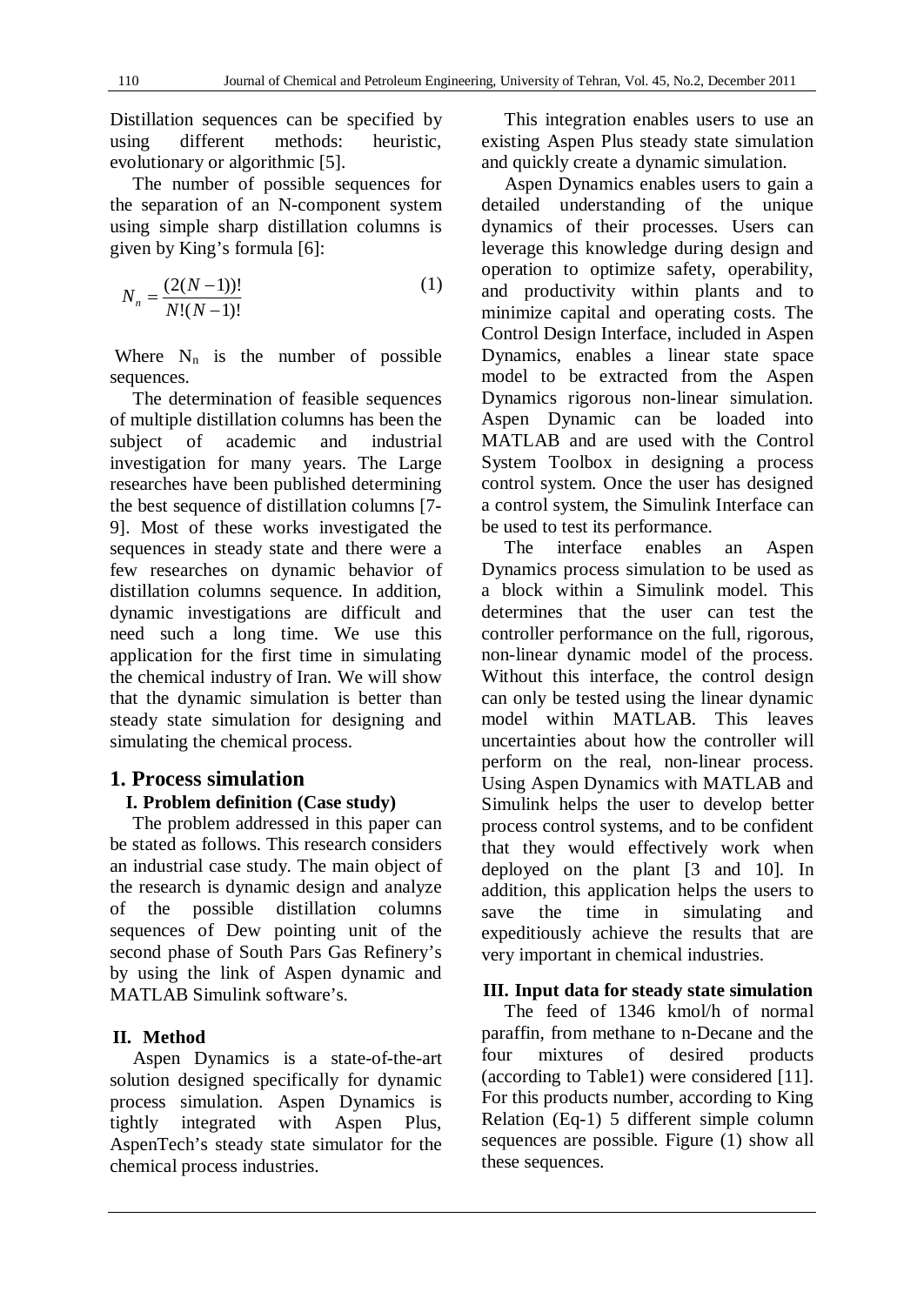In this unit, there are three distillation columns: Depropaniser, Debutaniser and Dehexaniser. These columns separate the feed into four products. Depropaniser separates the lightest components, Methane to Iso-Butane; Debutaniser separates the middle of components which are Propane to Iso-Pentane and Dehexaniser separates the heaviest components from N-Butane to N-Decane. These columns can set in five sequences; all the sequences were designed and simulated by Aspen Plus 2006 process simulator while considering a desired molar purity for each product mixture (Table 1).

The simplified DSTWU (shortcut distillation design using the Winn-Underwood-Gilliland method) model based on the Winn–Underwood Gilliland method was first used to initialize the rigorous simulations performed with the RadFrac model. The perfect steady state simulation is necessary to achieve the correct dynamic simulation [10].

#### **IV. Dynamic simulation requirements**

Before starting dynamic simulation by Aspen Dynamics, a steady state simulation of the system in Aspen Plus should be done. In addition, the pressure units such as valves and pumps, which are not necessary for the steady state simulation, must be specified. The sizing of the equipment is also required for the dynamic simulation.

After simulating the distillation columns sequences in steady state by Aspen Plus and entering the parameters required for the dynamic simulation, the files were exported to Aspen Dynamics. Basic controllers (Base- Level Controller, Feed Flow Controller and Tray Temperature Controller) should be added after importing the file into Aspen Dynamics. Aspen Dynamics provides a number of different types of controllers. The PID Incr. model was used for all controllers in our simulation as the PI and the PID controller and tuned by the conservative Tyreus– Luyben tuning settings [12, 13]. Figure (2) shows the dynamic simulation scheme of possible sequences of distillation columns for this research in Aspen Dynamic.



**Figure1: Different sequences for the separation**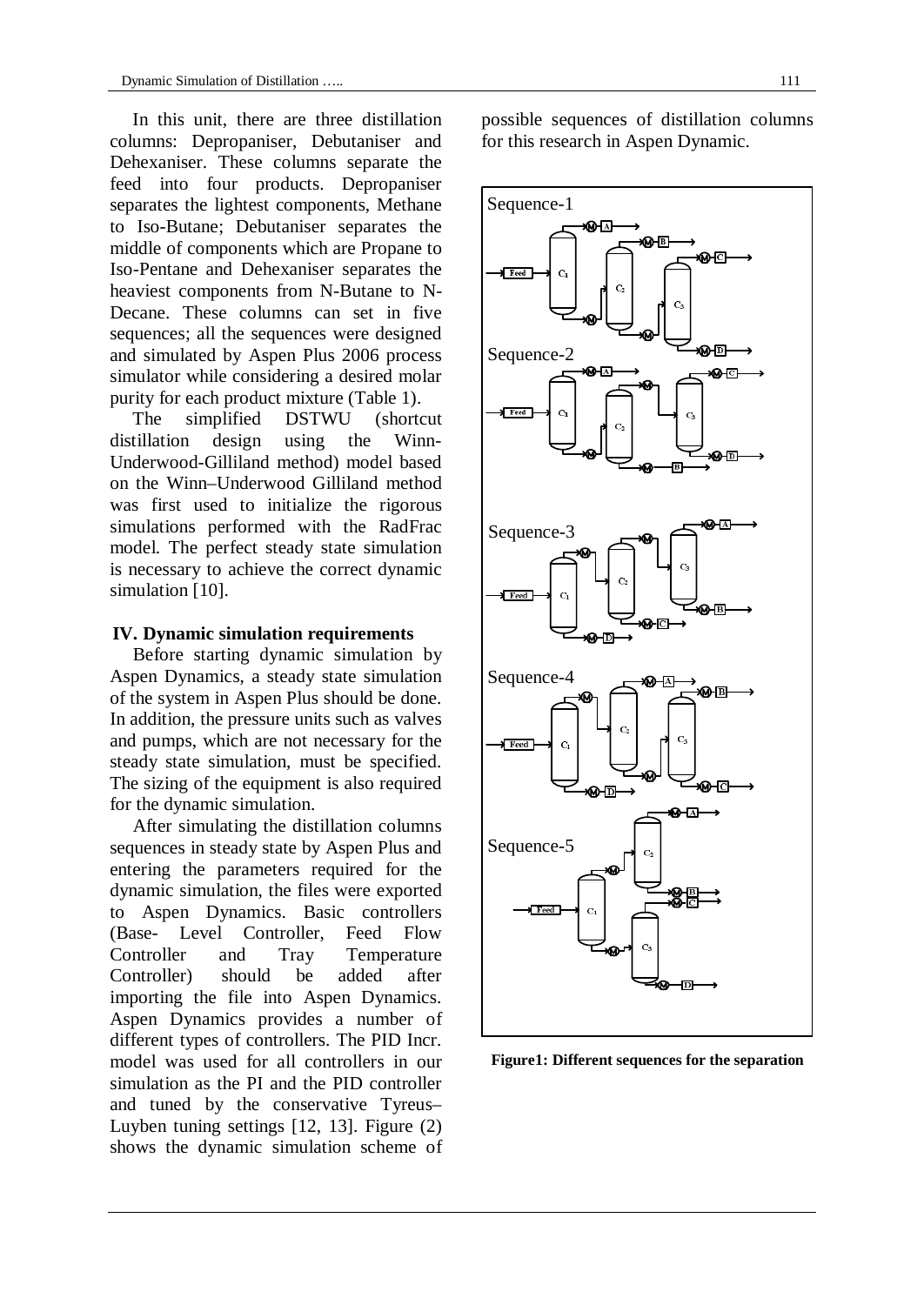| <b>Product Name</b>            | A                                                                | B                                                               | C                                                                    | D<br><b>Hexane</b><br><b>Heptane</b><br>Octane<br>Nonane<br>N-Decane |  |
|--------------------------------|------------------------------------------------------------------|-----------------------------------------------------------------|----------------------------------------------------------------------|----------------------------------------------------------------------|--|
| <b>Components</b>              | <b>Methane</b><br><b>Ethane</b><br>Propane<br><b>Iso-Butanel</b> | Propane<br><b>Iso-Butane</b><br>N-Butane<br><b>Iso-Pentanel</b> | N-Butane<br><b>Iso-Pentane</b><br>N-Pentane<br>N-Hexane<br>N-Heptane |                                                                      |  |
| <b>Molar Flow</b><br>(kmol/hr) | 402<br>157<br>220                                                | 5<br>70<br>115<br>2                                             | 7<br>3<br>31<br>23<br>5                                              | 104<br>115<br>38<br>16                                               |  |

**Table 1: Product compositions**

### **V. Loaded Aspen Dynamic into MATLAB**

After dynamic simulation by Aspen Dynamics, the model which connects MATLAB to Aspen Dynamic is created in Simulink and the behavior of the 5 different sequences in dynamic regime is observed after changing the feed composition  $by \pm 5\%$ . We decided to use this disturbance due to the fact that the majority of petroleum refinery and chemical industries are faced with this problem; as their initial food is prepared from different sources and there is a little difference in its composition in various seasons. We try to identify the best sequences that has suitable dynamic for controlling. If some sequences can remove disturbance automatically and rapidly, they will be easily controlled.

#### **2. Results and discussion**

The dynamic analysis was organized in the following way. In 5 different sequences, essential controllers were used and their tests with single control loops were precedently carried out; then Aspen Dynamic and Simulink was linked together and responses to disturbances in the feed composition were considered.



**Figure2: Dynamic simulation scheme of possible sequences**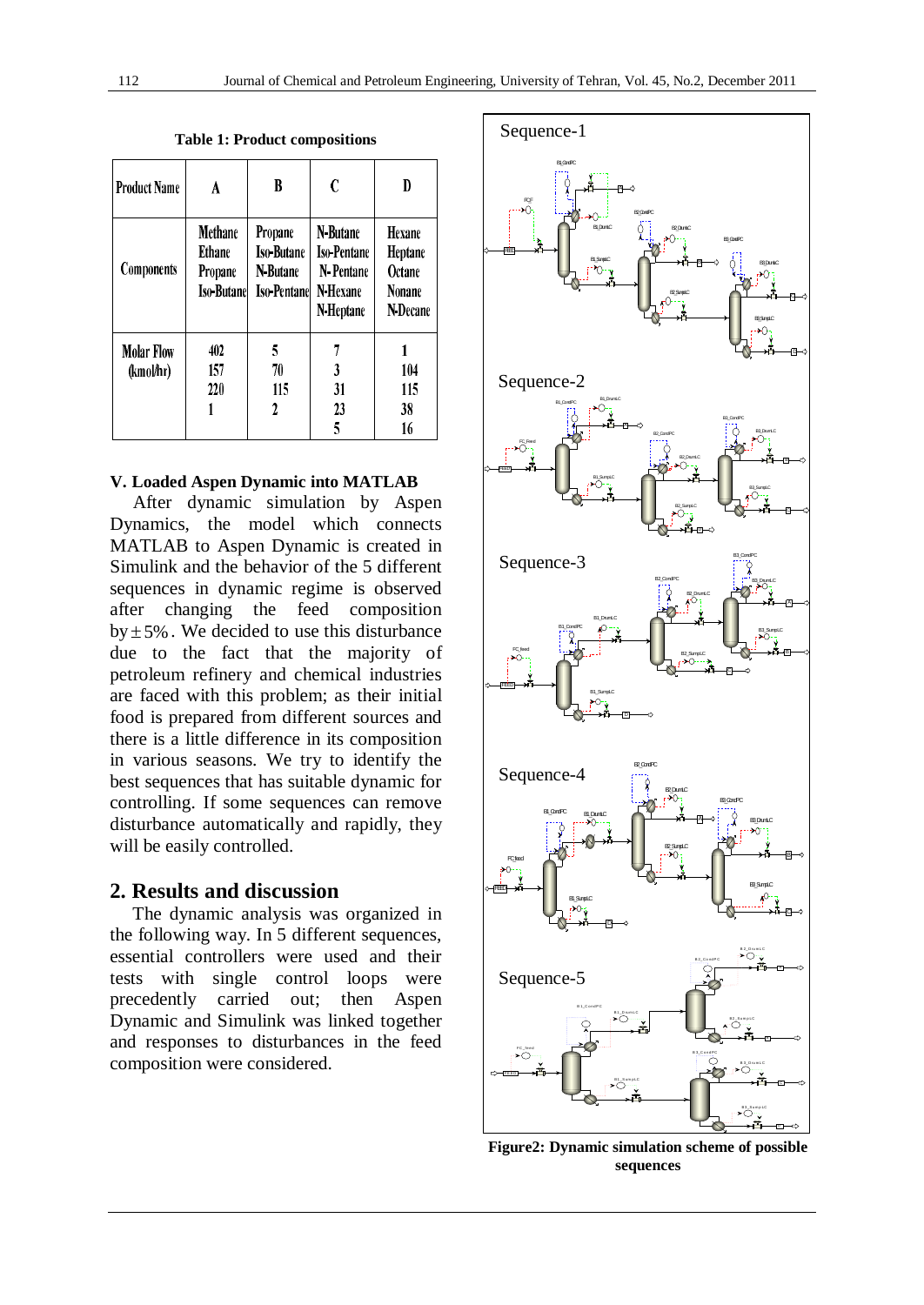Since there is no previous work reported on the dynamic properties of the sequences for this case and the above-mentioned component mixture, an initial study on the SISO control of each product stream was carried out. Table (2) gives the values of the controller parameters that were obtained after the tuning procedure.

As a first results, it can be mentioned that the steady state simulation is suitable for the start point, and it is better to use dynamic simulation to design and simulate the chemical process industries. It is in view of the fact that in dynamic simulator there are nonlinear models for calculating the equations of state and simulating the chemical process and the pressure profile of all equipments and streams have been calculated by the simulator's software so the results and observations will be closed to real case. On the other hand, if we use dynamic simulation, we will be able to design and verify the process control schemes, safety studies, relief valve sizing, failure analysis, and development of startup, shutdown, rate-change, and grade transition policies.

The response to a disturbance in feed composition was analyzed. To implement this scenario, the composition of feed's components was equally increased while total feed flowrate was just changed about  $\pm 5\%$ . Figure (3) shows the dynamic performance of all product streams (A, B, C and D) under such a disturbance. It were observed the three sequences (2, 4 and 5) can cope with the effect of the disturbance by adjusting the product composition to its original design value and have suitable dynamic behavior to control because of auto-rejection of the disturbances. It can be observed that the sequences-1 and 3 have complex dynamic response because they could not remove disturbance. They are hard to control. It also illustrates that the conventional sequence (sequence-1), which exists in real plant, is more noticeably affected by the disturbance and has a complex dynamic, therefore if some disturbances are been in feed, it will be

difficult and costly to remove it and keep the purity of products.

Results showed the suitable separation of components is sensitized to the sequence of distillation columns. When the lightest and heaviest components are consecutively separated, sequence-1 and sequence-3; we are faced with some problems. These sequences disperse the disturbance to the whole of the plant and the operating conditions of columns are changed, therefore the purity of products is lost. It means that the separation of lightest and heaviest component in first column is not a good choice in respect of controlling. However sequence-1 is the best choice in order to saving energy and cost [9] but it has a complex dynamic behavior. In addition, we can realize that if we use conventional sequence (sequence-1) to separate a feed in petroleum refinery or other plant, we will be careful about the control systems that will be used. These control system must be very sensitive to changes.

**Table 2: Controller parameters for the SISO control tests**

| Controller      | Column <sub>1</sub> |                  | Column <sub>2</sub> |                    | Column 3 |                      |
|-----------------|---------------------|------------------|---------------------|--------------------|----------|----------------------|
|                 | $K_c$               | $\tau_{I}$ (min) | $K_c$               | $ \tau_{I}(\min) $ | $K_c$    | $\tau_{\rm r}$ (min) |
| Pressure        | 20                  | 12               | 25                  | 16                 | 25       | 12                   |
| Level           | 10                  | 1000             | 15                  | 1000               | 10       | 1000                 |
| Feed's flowrate | 0.5                 | 0.3              |                     |                    |          |                      |

# **3. Conclusion**

Dynamic plant simulation is a powerful tool that helps managers and engineers link business operations to process operations, thus enables true Process Lifecycle Management. In this paper we analyzed the dynamic behavior of distillation columns sequences to the fact that in chemical and petrochemical industries, distillation is the most widely applied separation technology. Dynamic simulation is difficult but results show the dynamic simulation is better than the steady state simulation. It seems the steady state simulation is suitable as a start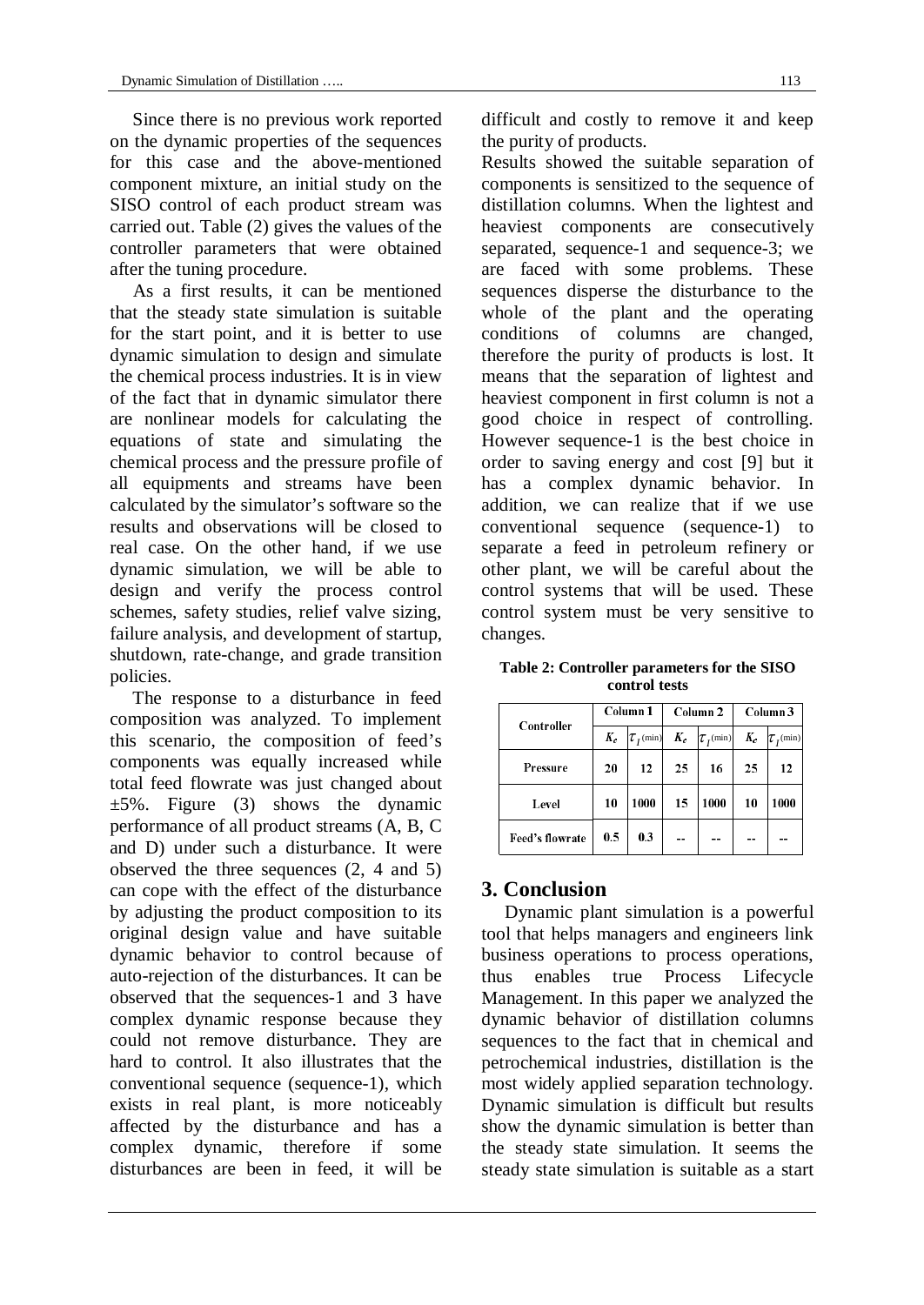point in simulation and process design. In dynamic simulator there are nonlinear model for calculation and simulation. In dynamic simulation we are faced with real condition of process so the results have been obtained will be near the real results. After dynamic analyses by changing the flow rate of the feed in 5 different sequences, we found out that, the sequences-2, 4 and 5 have suitable dynamic behavior but the sequences-1 and 3 have complex dynamic response and they are hard to control. In general, all sequences were able to cope with the feed disturbance implemented. But some of them need time

for removing it and time is wasted and. During this process products will be lost or will not have desired purity. At the end, it must be noted; if we use dynamic simulation, we will be able to solve such problems by designing a suitable control system.

### **4. Acknowledgements**

The authors wish to acknowledge financial support from the Iranian Gas National Company, for the development of this project



**Figure3: Dynamic performance of all product streams in possible sequenses**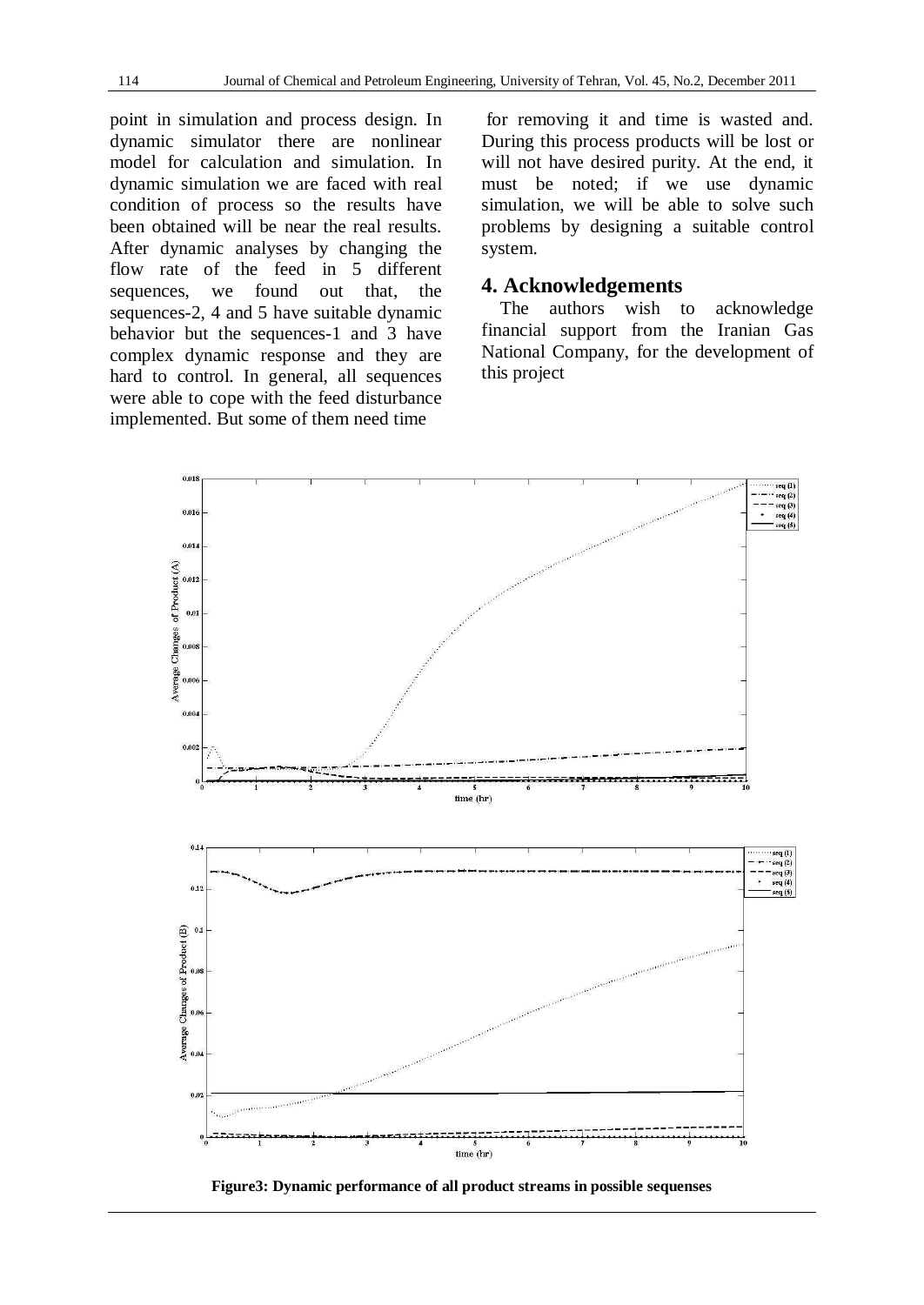

**Figure3 (cont d ): Dynamic performance of all product streams in possible sequenses**

## **References**:

1- Grossmann, I.E. (2004). "Challenges in the new millennium: product discovery and design, enterprise and supply chain optimization, global life cycle assessment." *Computers & Chem. Eng,* Vol. 29, PP. 29-39.